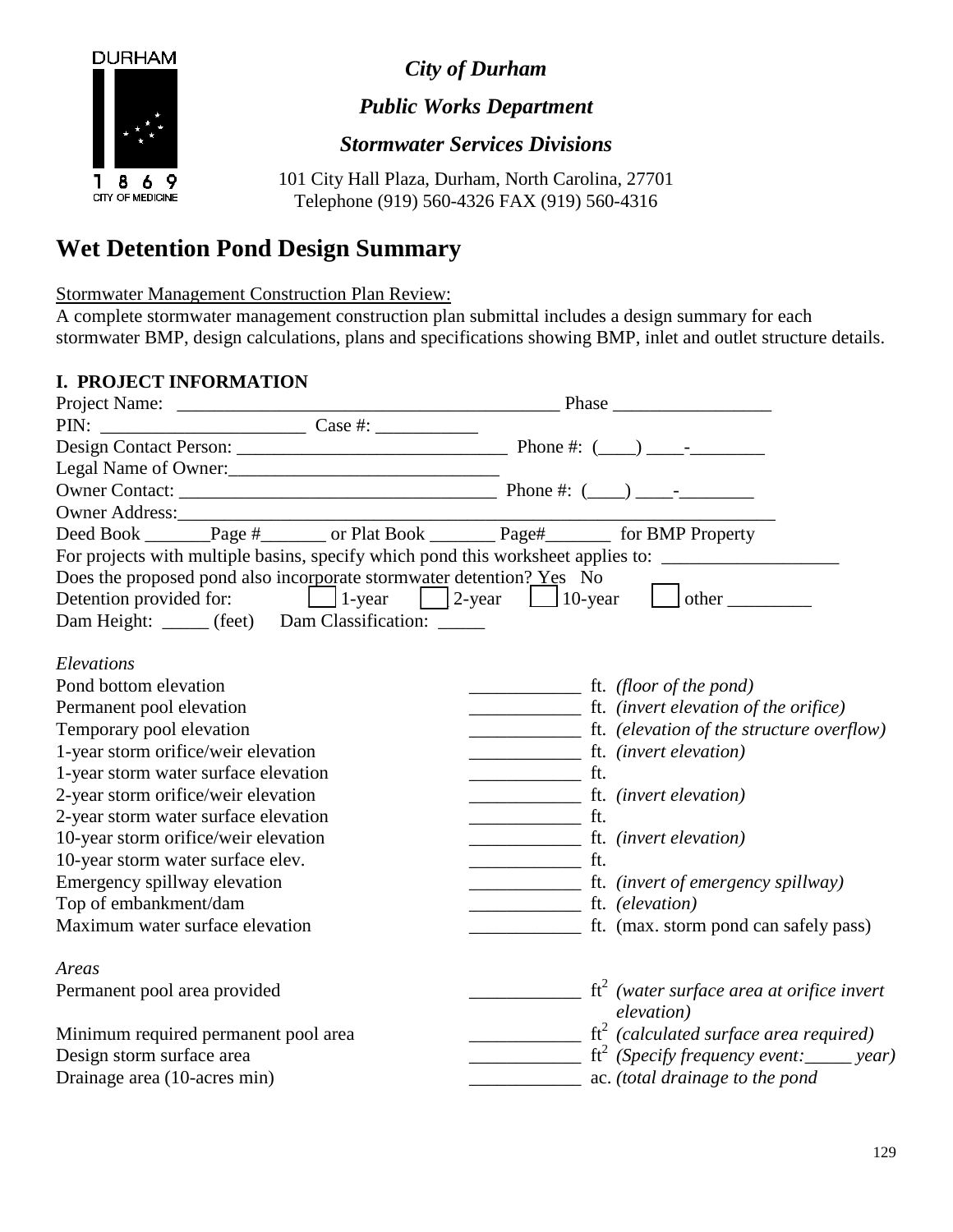## At BMP

|                                                                                                                                            | 1-year                                           |     | 2-year                                       |     | 10-year             |                     | __-year                                                                                                                                                                                                                                                                                                                                                                                                                           |
|--------------------------------------------------------------------------------------------------------------------------------------------|--------------------------------------------------|-----|----------------------------------------------|-----|---------------------|---------------------|-----------------------------------------------------------------------------------------------------------------------------------------------------------------------------------------------------------------------------------------------------------------------------------------------------------------------------------------------------------------------------------------------------------------------------------|
| Inflow                                                                                                                                     |                                                  | cfs |                                              | cfs | $\frac{\ }{\ }$ cfs |                     | cfs                                                                                                                                                                                                                                                                                                                                                                                                                               |
| Routed outflow                                                                                                                             |                                                  | cfs |                                              | cfs |                     | cfs                 | cfs                                                                                                                                                                                                                                                                                                                                                                                                                               |
|                                                                                                                                            |                                                  |     | At Analysis Point(s) that BMP Contributes to |     |                     |                     |                                                                                                                                                                                                                                                                                                                                                                                                                                   |
|                                                                                                                                            | 1-year                                           |     | 2-year                                       |     | 10-year             |                     | year                                                                                                                                                                                                                                                                                                                                                                                                                              |
|                                                                                                                                            |                                                  |     | $\frac{\ }{\ }$ cfs                          |     | $\frac{\ }{\ }$ cfs |                     | $\overline{\phantom{a}}$<br>cfs                                                                                                                                                                                                                                                                                                                                                                                                   |
|                                                                                                                                            |                                                  |     | <u> Liberatura e</u>                         | cfs |                     | $\frac{\ }{\ }$ cfs | cfs                                                                                                                                                                                                                                                                                                                                                                                                                               |
| With detention                                                                                                                             |                                                  | cfs | $\frac{1}{2}$ cfs                            |     |                     | $\frac{1}{2}$ cfs   | $\frac{\ }{}$ cfs                                                                                                                                                                                                                                                                                                                                                                                                                 |
| <b>Volumes</b>                                                                                                                             |                                                  |     |                                              |     |                     |                     |                                                                                                                                                                                                                                                                                                                                                                                                                                   |
| Permanent pool volume                                                                                                                      |                                                  |     |                                              |     |                     |                     | $\frac{1}{\sqrt{1-\frac{1}{\sqrt{1-\frac{1}{\sqrt{1-\frac{1}{\sqrt{1-\frac{1}{\sqrt{1-\frac{1}{\sqrt{1-\frac{1}{\sqrt{1-\frac{1}{\sqrt{1-\frac{1}{\sqrt{1-\frac{1}{\sqrt{1-\frac{1}{\sqrt{1-\frac{1}{\sqrt{1-\frac{1}{\sqrt{1-\frac{1}{\sqrt{1-\frac{1}{\sqrt{1-\frac{1}{\sqrt{1-\frac{1}{\sqrt{1-\frac{1}{\sqrt{1-\frac{1}{\sqrt{1-\frac{1}{\sqrt{1-\frac{1}{\sqrt{1-\frac{1}{\sqrt{1-\frac{1}{\sqrt{1-\frac{1}{\sqrt{1-\frac{1$ |
| Water quality pool storage volume                                                                                                          |                                                  |     |                                              |     |                     |                     | $\frac{1}{\sqrt{1-\frac{1}{\sqrt{1-\frac{1}{\sqrt{1-\frac{1}{\sqrt{1-\frac{1}{\sqrt{1-\frac{1}{\sqrt{1-\frac{1}{\sqrt{1-\frac{1}{\sqrt{1-\frac{1}{\sqrt{1-\frac{1}{\sqrt{1-\frac{1}{\sqrt{1-\frac{1}{\sqrt{1-\frac{1}{\sqrt{1-\frac{1}{\sqrt{1-\frac{1}{\sqrt{1-\frac{1}{\sqrt{1-\frac{1}{\sqrt{1-\frac{1}{\sqrt{1-\frac{1}{\sqrt{1-\frac{1}{\sqrt{1-\frac{1}{\sqrt{1-\frac{1}{\sqrt{1-\frac{1}{\sqrt{1-\frac{1}{\sqrt{1-\frac{1$ |
| Design storm storage volume                                                                                                                |                                                  |     |                                              |     |                     |                     | $\frac{1}{\sqrt{t^3}}$ (volume above permanent pool)<br>$\frac{1}{\sqrt{t^3}}$ (volume above permanent pool)                                                                                                                                                                                                                                                                                                                      |
| Total Storage volume provided at design storm                                                                                              |                                                  |     |                                              |     |                     |                     |                                                                                                                                                                                                                                                                                                                                                                                                                                   |
| Total Storage volume provided at top of dam                                                                                                |                                                  |     | $\frac{1}{\sqrt{t^3}}$                       |     |                     |                     |                                                                                                                                                                                                                                                                                                                                                                                                                                   |
| Forebay volume                                                                                                                             |                                                  |     |                                              |     |                     |                     | $\frac{1}{2}$ ft <sup>3</sup> (~ 20% of permanent pool volume)                                                                                                                                                                                                                                                                                                                                                                    |
| <b>Hydraulic Depths</b>                                                                                                                    |                                                  |     |                                              |     |                     |                     |                                                                                                                                                                                                                                                                                                                                                                                                                                   |
| Volume of normal pool divided by surface area of normal pool                                                                               |                                                  |     |                                              |     |                     |                     | $\frac{1}{\sqrt{1-\frac{1}{2}}}\text{ft}.$                                                                                                                                                                                                                                                                                                                                                                                        |
| Volumes at temporary pool plus normal pool divided by surface area of temporary pool ______                                                |                                                  |     |                                              |     |                     |                     |                                                                                                                                                                                                                                                                                                                                                                                                                                   |
| <b>Other Parameters</b>                                                                                                                    |                                                  |     |                                              |     |                     |                     |                                                                                                                                                                                                                                                                                                                                                                                                                                   |
| S A / D A <sup>1</sup>                                                                                                                     |                                                  |     | (from DWQ table)                             |     |                     |                     |                                                                                                                                                                                                                                                                                                                                                                                                                                   |
| Diameter of orifice                                                                                                                        | $\frac{1}{\sqrt{1-\frac{1}{2}}}\sin \frac{1}{2}$ |     |                                              |     |                     |                     | (must provide draw down over 2 to 5 day period)                                                                                                                                                                                                                                                                                                                                                                                   |
| Draw-down time                                                                                                                             |                                                  | hrs |                                              |     |                     |                     |                                                                                                                                                                                                                                                                                                                                                                                                                                   |
|                                                                                                                                            |                                                  |     |                                              |     |                     |                     |                                                                                                                                                                                                                                                                                                                                                                                                                                   |
| <sup>1</sup> When using the SA/DA tables from the Stormwater Best Management Practices Manual, linear interpolation may be used for values |                                                  |     |                                              |     |                     |                     |                                                                                                                                                                                                                                                                                                                                                                                                                                   |
| between table entries.                                                                                                                     |                                                  |     |                                              |     |                     |                     |                                                                                                                                                                                                                                                                                                                                                                                                                                   |
| Riser/Principal and Emergency Spillway Information                                                                                         |                                                  |     |                                              |     |                     |                     |                                                                                                                                                                                                                                                                                                                                                                                                                                   |
| 1-year storm orifice/weir                                                                                                                  | diameter_______ in.                              |     | $length$ $ft.$                               |     |                     |                     |                                                                                                                                                                                                                                                                                                                                                                                                                                   |
| 2-year storm orifice/weir                                                                                                                  | diameter_______ in.                              |     |                                              |     |                     |                     |                                                                                                                                                                                                                                                                                                                                                                                                                                   |
| 10-year storm orifice/weir                                                                                                                 | diameter in.                                     |     | $length$ $ft.$                               |     |                     |                     |                                                                                                                                                                                                                                                                                                                                                                                                                                   |
| ___- year storm orifice/weir                                                                                                               | diameter_______ in.                              |     |                                              |     |                     |                     |                                                                                                                                                                                                                                                                                                                                                                                                                                   |
| Principal spillway                                                                                                                         | diameter <sub>_____</sub> in.                    |     |                                              |     |                     |                     |                                                                                                                                                                                                                                                                                                                                                                                                                                   |
| Emergency spillway                                                                                                                         | width <sub>________</sub> ft.                    |     | side slopes $\_\_$ :1                        |     |                     | slope_____%         |                                                                                                                                                                                                                                                                                                                                                                                                                                   |
|                                                                                                                                            |                                                  |     |                                              |     |                     |                     |                                                                                                                                                                                                                                                                                                                                                                                                                                   |